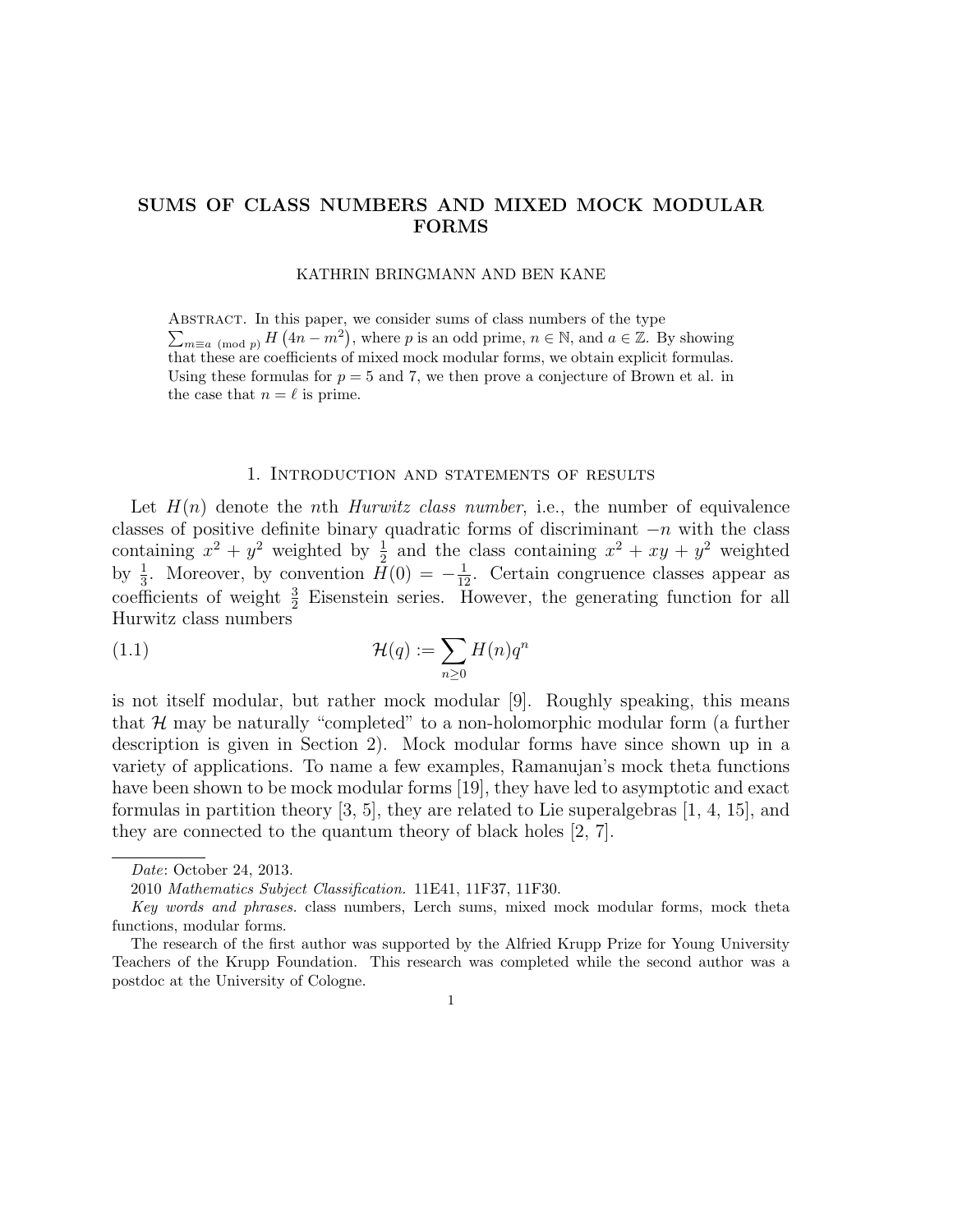In this paper, we prove conjectures reminiscent of the famous identity (cf. p. 154 of [8])

(1.2) 
$$
\sum_{|m|<2\sqrt{\ell}} H\left(4\ell - m^2\right) = 2\ell,
$$

where  $\ell$  is an odd prime. More specifically, for a prime p,  $a \in \mathbb{Z}$ , and  $n \in \mathbb{N}$ , this paper is focused on sums of the type

$$
H_{a,p}(n) := \sum_{\substack{|m| \le 2\sqrt{n} \\ m \equiv a \pmod{p}}} H\left(4n - m^2\right).
$$

A number of identities for  $H_{a,p}(n)$  were obtained in [6] for the special cases that  $n = \ell$  is prime and  $p = 2, 3, 5$ , or 7. To give an example indicative of the results in [6], they proved in the special case that  $p = 5$  and  $n = \ell$  is prime that

$$
H_{a,5}(\ell) = \begin{cases} \frac{\ell-3}{2} & \text{if } a \equiv 0 \pmod{5}, \text{ and } \ell \equiv 4 \pmod{5}, \\ \frac{\ell-1}{2} & \text{if } a \equiv \pm 1 \pmod{5}, \text{ and } \ell \equiv 3 \pmod{5}, \\ \frac{\ell-1}{2} & \text{if } a \equiv \pm 2 \pmod{5}, \text{ and } \ell \equiv 2 \pmod{5}. \end{cases}
$$

In the cases  $p = 5$  and  $p = 7$ , they were unable to completely classify  $H_{a,p}(\ell)$ , but conjecture a number of pleasant identities similar to (1.2) based on computer data.

**Conjecture 1.1.** For every  $a, L \in \mathbb{Z}$ , there exist constants  $c_1, c_2 \in \mathbb{Q}$  (given explicity in (4.3)) such that for every prime  $\ell \equiv L \pmod{5}$ , we have

$$
H_{a,5}(\ell)=c_1\ell+c_2.
$$

When restricted to certain congruence classes for a and  $\ell \pmod{7}$ , they conjecture a similar formula for  $H_{a,7}(\ell)$ .

Conjecture 1.2. If  $L = 3, 5, 6$  and  $a \in \mathbb{Z}$  or  $(a, L) \equiv (\pm 1, 1) \pmod{7}$ , then there exist constants  $c_1, c_2 \in \mathbb{Q}$  (given explicitly in (4.4)) such that for every prime  $\ell \equiv L$ (mod 7), we have

$$
H_{a,7}(\ell) = c_1 \ell + c_2.
$$

We settle these conjectures in this paper.

Theorem 1.3. Conjectures 1.1 and 1.2 are true.

Theorem 1.3 is implied by a more general theorem, which we next describe. The key ingredient is to use the mock modularity of the Hurwitz class number generating function, whereas the authors of [6] only took advantage of the modularity of certain congruence classes. In particular,  $H_{a,p}(n)$  are the coefficients of what are known as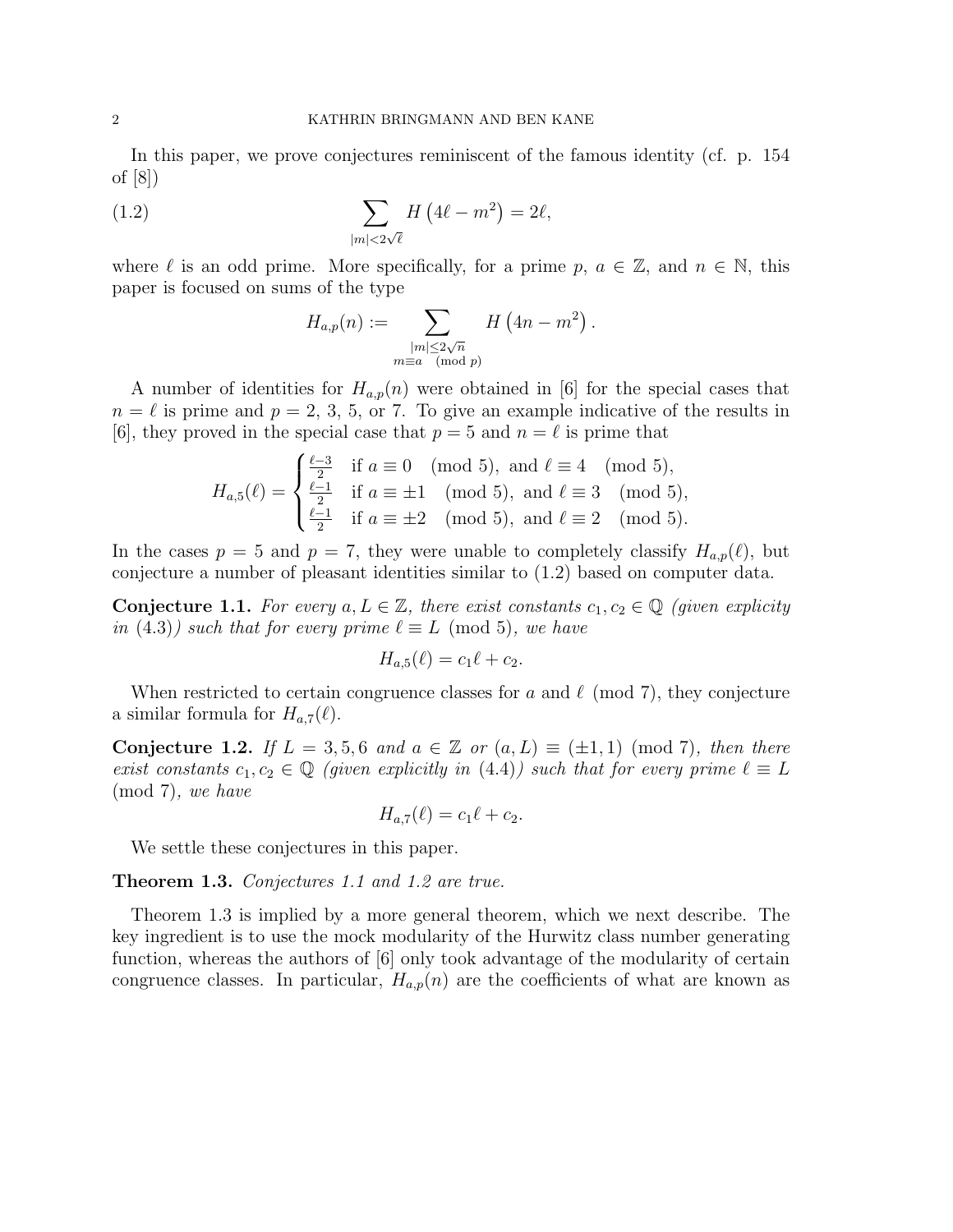mixed mock modular forms, which are products of mock modular forms with modular forms.

We construct explicit mixed mock modular forms with these coefficients from the product of  $\mathcal{H}(q)$  with unary theta functions  $\vartheta_{a,N}(\tau)$  defined in (3.1) (where  $N \in \mathbb{N}$  and  $q := e^{2\pi i \tau}$  throughout). To completely describe these, for a series  $f(\tau) = \sum_{n \in \mathbb{Z}} a(n)q^n$ , we require the dth U-operator  $f|U(d)(\tau) := \sum_{n \in \mathbb{Z}} a(nd)q^n$  and the twist of a series f by a character  $\chi$ , i.e.,  $f \otimes \chi(\tau) := \sum_{n \in \mathbb{Z}} a(n) \chi(n) q^n$ . It is straightforward to see that for every  $a \in \mathbb{Z}$  and prime p, one has

(1.3) 
$$
\sum_{\substack{n\geq 0\\ p\nmid n}} H_{a,p}(n)q^n = \left(\mathcal{H}(q)\vartheta_{a,p}\left(\tau\right)\right)\Big|U(4)\otimes \chi_p^2.
$$

Our main theorem expresses the right-hand side of  $(1.3)$  in terms of generating functions for explicit divisor sums. For this, define

$$
\mathcal{G}_{N,r}(q) := \sum_{n \geq 1} \sum_{\substack{dd' = n \ \text{mod } N}} dq^n + \sum_{n \geq 1} (Nn - r) q^{(Nn - r)^2}.
$$

Moreover, we let  $S_{N,r}$  denote the operator  $f|S_{N,r}(\tau) = \sum_{n \in \mathbb{Z}} a(Nn+r)q^{Nn+r}$  which sieves coefficients congruent to  $r$  modulo  $N$ .

**Theorem 1.4.** For every  $a \in \mathbb{Z}$  and odd prime p, we have that

(1.4) 
$$
(\mathcal{H}(q)\vartheta_{a,p}(\tau))\left|U(4)\otimes\chi_p^2+\sum_{\substack{b\pmod{p}\\b\not\equiv \pm a\pmod{p}}} \mathcal{G}_{p,a+b}(q)\right|S_{p,a^2-b^2}
$$

is a weight 2 holomorphic modular form on  $\Gamma_0(p^2) \cap \Gamma_1(p)$ . Moreover, if  $a = 0$ , then (1.4) is a weight 2 modular form on  $\Gamma_0(p^2)$ .

This paper is organized as follows. In Section 2, we recall Hirzebruch and Zagier's completion of the class number generating function and introduce important series known as Appell-Lerch sums. In Section 3, we show how to complete the functions on either side of (1.4) to obtain non-holomorphic modular forms. We conclude the paper by proving Theorem 1.4 and Theorem 1.3 in Section 4.

### 2. Hurwitz class numbers, Lerch sums, and known facts

As mentioned in the introduction, the generating function (1.1) for the Hurwitz class numbers is a mock modular form. More precisely, Hirzebruch and Zagier [9] proved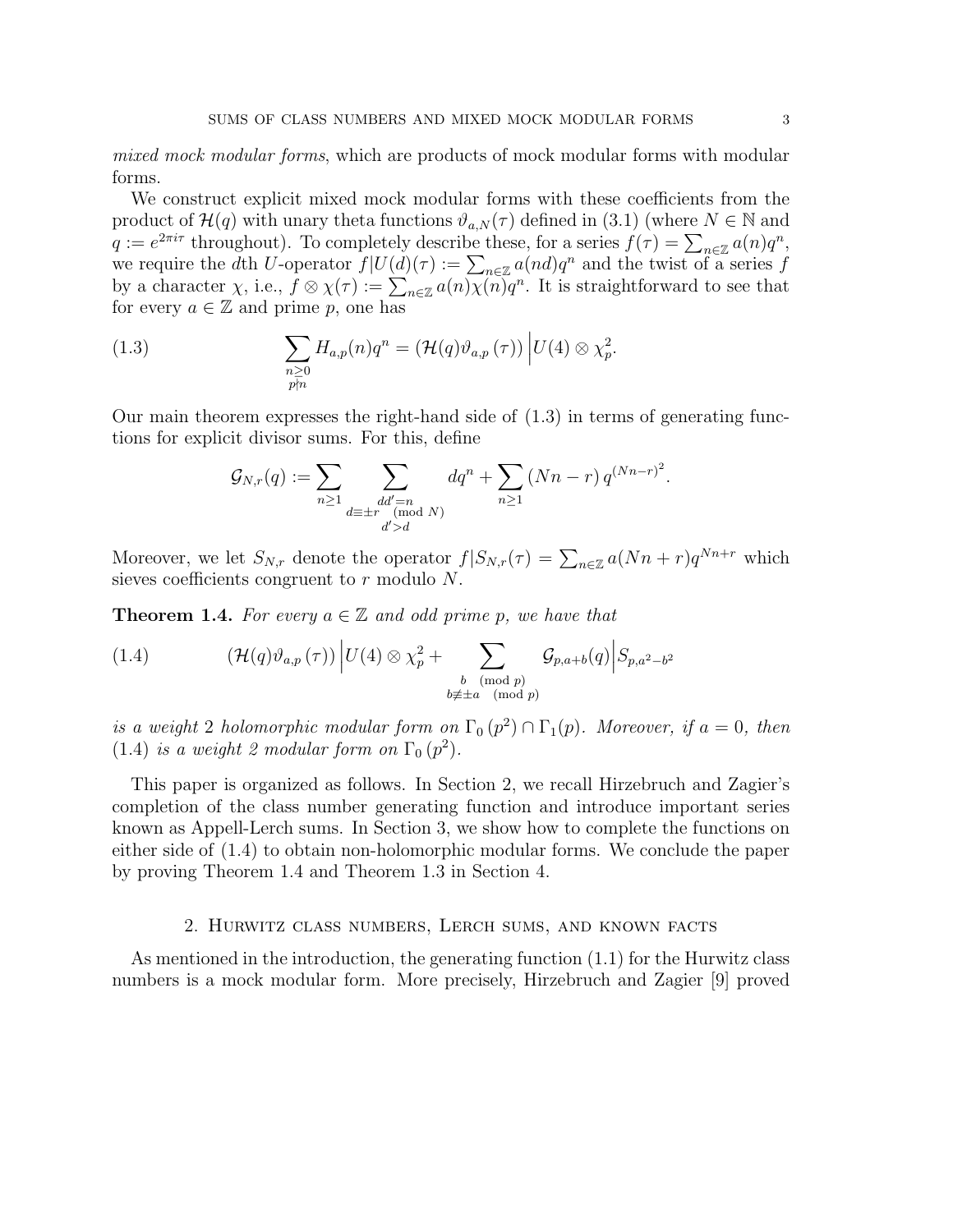that one can complete  $\mathcal H$  by adding a certain simple sum involving the incomplete Gamma function

$$
\Gamma(s; y) := \int_{y}^{\infty} t^{s-1} e^{-t} dt.
$$

The completed function is non-holomorphic, but belongs to a special class of functions known as harmonic weak Maass forms. To define these, we require the *weight*  $k$ hyperbolic Laplacian (denoting  $\tau = x + iy$  with  $x, y \in \mathbb{R}$  throughout)

$$
\Delta_k := -y^2 \left( \frac{\partial^2}{\partial x^2} + \frac{\partial^2}{\partial y^2} \right) + iky \left( \frac{\partial}{\partial x} + i \frac{\partial}{\partial y} \right).
$$

Weight k harmonic weak Maass forms for  $\Gamma \subset SL_2(\mathbb{Z})$  are real analytic functions  $\mathcal{F} : \mathbb{H} \to \mathbb{C}$  satisfying the following properties:

- (1)  $\mathcal{F}|_k \gamma(\tau) = \mathcal{F}(\tau)$  for every  $\gamma \in \Gamma$ ,
- (2)  $\Delta_k(\mathcal{F})=0$ ,
- (3)  $\mathcal F$  has at most linear exponential growth at each cusp of  $\Gamma$ .

Here  $\vert_k$  is the usual weight k slash operator. The class number generating function also belongs to a distinguished subspace, consisting of those forms whose nth coefficient (in the Fourier expansion in x) vanishes unless  $(-1)^{k-\frac{1}{2}}n \equiv 0, 1 \pmod{4}$ , known as Kohnen's plus space [10].

We collect the modularity properties of  $H$  in the following theorem which can be easily concluded from Theorem 2 of [9].

Theorem 2.1. The function

(2.1) 
$$
\widehat{\mathcal{H}}(\tau) := \mathcal{H}(q) + \frac{1}{4\sqrt{\pi}} \sum_{n>0} n\Gamma\left(-\frac{1}{2}; 4\pi n^2 y\right) q^{-n^2} + \frac{1}{8\pi\sqrt{y}}
$$

is a weight  $\frac{3}{2}$  harmonic weak Maass form on  $\Gamma_0(4)$  in Kohnen's plus space.

A number of other completions help us to prove Theorem 1.4. To this end, for  $u \in \mathbb{C} \setminus (\mathbb{Z}\tau + \mathbb{Z})$  we define the *multivariable Appell function* [15, 18]

.

(2.2) 
$$
A_{\ell}(u, v; \tau) := e^{\pi i \ell u} \sum_{n \in \mathbb{Z}} \frac{(-1)^{\ell n} q^{\frac{\ell}{2} n(n+1)} e^{2\pi i n v}}{1 - e^{2\pi i u} q^n}
$$

Directly from the definition, we have

(2.3) 
$$
(-1)^{\ell} A_{\ell}(u+1,v;\tau) = A_{\ell}(u,v+1;\tau) = A_{\ell}(u,v;\tau),
$$

$$
A_{\ell}(u+\tau,v+\ell\tau;\tau) = (-1)^{\ell} q^{-\frac{\ell}{2}} e^{2\pi i v} A_{\ell}(u,v;\tau).
$$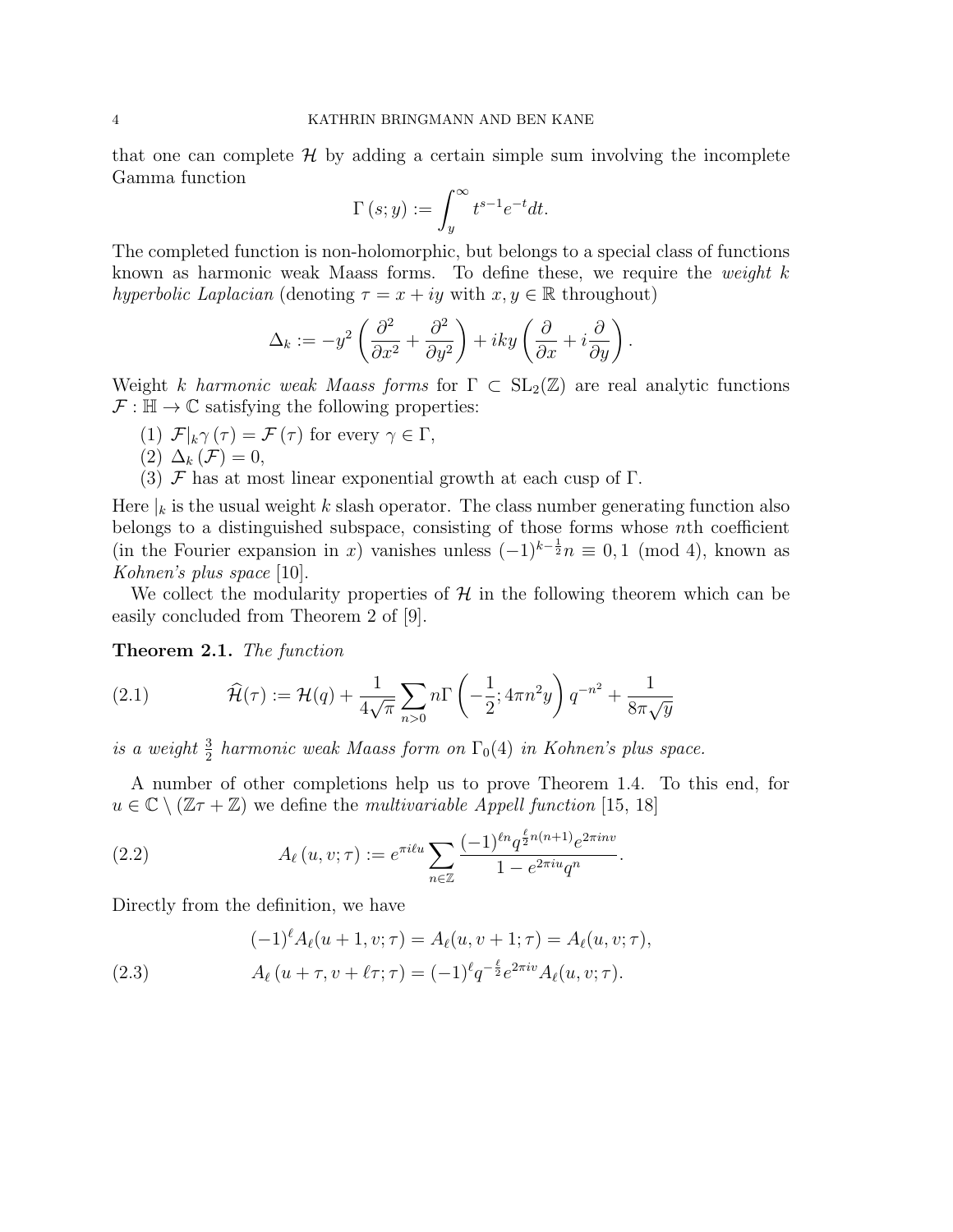In order to add a non-holomorphic function which "completes"  $A_\ell$  to satisfy modularity, we define

$$
\vartheta(z;\tau) := \sum_{n \in \frac{1}{2} + \mathbb{Z}} e^{\pi i n^2 \tau + 2\pi i n \left(z + \frac{1}{2}\right)},
$$
  
\n
$$
R(u;\tau) := \sum_{n \in \frac{1}{2} + \mathbb{Z}} \left( \text{sgn}(n) - E\left( \left( n + \frac{\text{Im}(u)}{y} \right) \sqrt{2y} \right) \right) (-1)^{n - \frac{1}{2}} e^{-\pi i n^2 \tau - 2\pi i n u},
$$
  
\n
$$
E(z) := 2 \int_0^z e^{-\pi t^2} dt.
$$

We note that for  $u \neq 0$ , we also have the useful formula

(2.4) 
$$
E(u) = \text{sgn}(u) \left( 1 - \frac{e^{-\pi u^2}}{\pi |u|} + \frac{1}{2\sqrt{\pi}} \Gamma\left(-\frac{1}{2}; \pi u^2\right) \right).
$$

Theorem 2.2 of [18] yields the transformation properties of the completion of  $A_{\ell}$ :

$$
(2.5) \quad \widehat{A}_{\ell}(u,v;\tau) := A_{\ell}(u,v;\tau) + \frac{i}{2} \sum_{k=0}^{\ell-1} e^{2\pi i k u} \vartheta \left(v + k\tau + \frac{\ell-1}{2}; \ell \tau\right) R\left(\ell u - v - k\tau - \frac{\ell-1}{2}; \ell \tau\right).
$$

**Theorem 2.2.** The function  $\widehat{A}_{\ell}$  satisfies

(2.6) 
$$
\widehat{A}_{\ell}\left(\frac{u}{c\tau+d},\frac{v}{c\tau+d};\frac{a\tau+b}{c\tau+d}\right)=(c\tau+d)e^{\frac{\pi ic}{c\tau+d}(-\ell u^2+2uv)}\widehat{A}_{\ell}(u,v;\tau).
$$

Moreover, for every  $m_1, m_2, n_1, n_2 \in \mathbb{Z}$ , we have

$$
(2.7) \quad \widehat{A}_{\ell}(u+n_1\tau+m_1,v+n_2\tau+m_2;\tau) = (-1)^{\ell(n_1+m_1)}e^{2\pi i u(\ell n_1-n_2)}e^{-2\pi i n_1 v}q^{\frac{\ell}{2}n_1^2-n_1n_2}\widehat{A}_{\ell}(u,v;\tau).
$$

# 3. Mixed mock modular forms and non-holomorphic completions

In this section, we show how to add a non-holomorphic function to "complete" each of the functions defined in the introduction to obtain a non-holomorphic modular form. In order to write down these completions, for  $N \in \mathbb{N}$  it is helpful to define the function

$$
R_{a,N}(\tau) := \sum_{\substack{n \in \mathbb{Z} \\ n \equiv a \pmod{N}}} |n| \Gamma\left(-\frac{1}{2}; 4\pi n^2 y\right) q^{-n^2}.
$$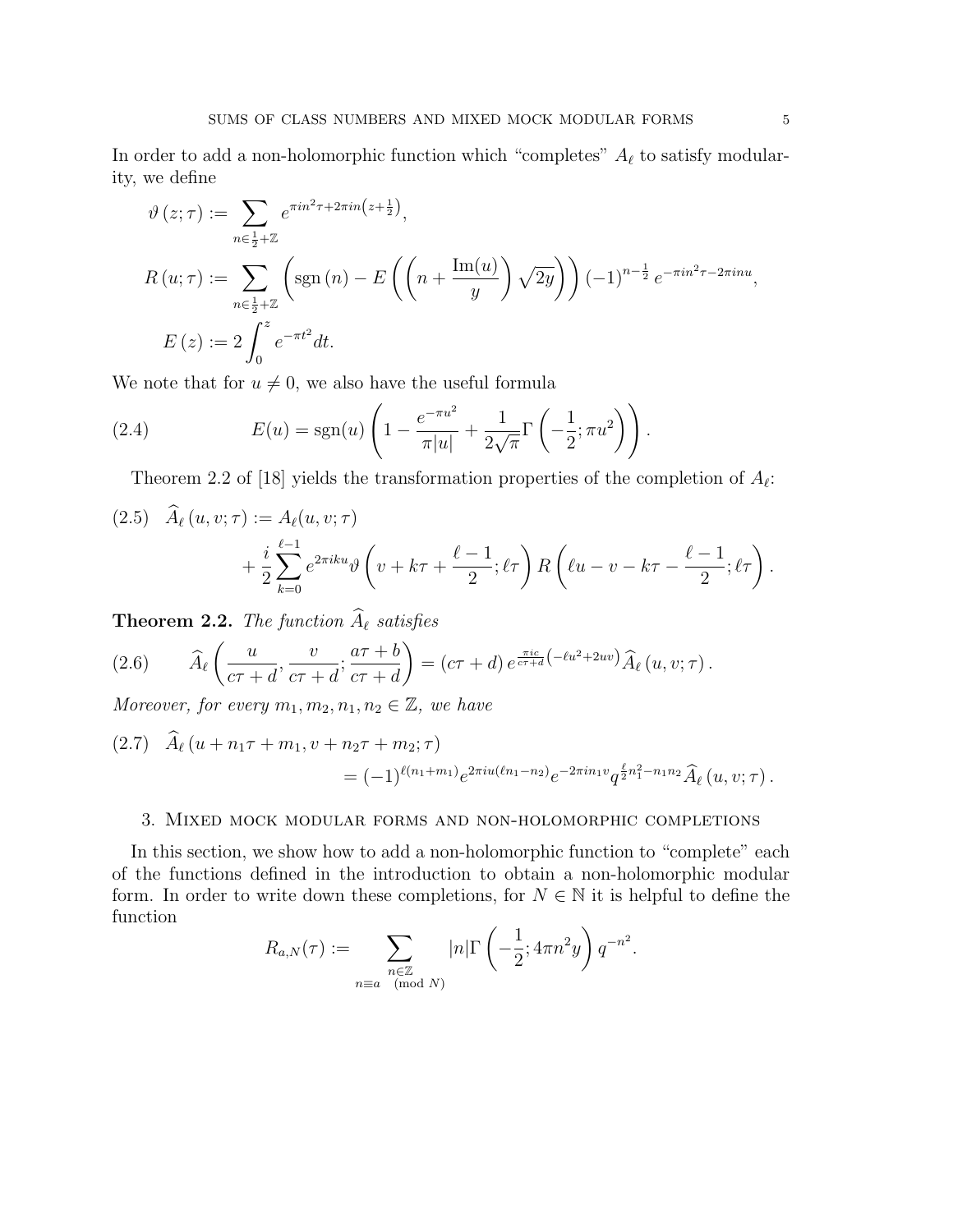Note that  $R_{a,N}$  only depends on a (mod N) and

$$
R_{-a,N} = R_{a,N}.
$$

We further define the *unary theta functions* 

(3.1) 
$$
\vartheta_{a,N}(\tau) := \sum_{\substack{m \in \mathbb{Z} \\ m \equiv a \pmod{N}}} q^{m^2}.
$$

**3.1.** In this subsection, we complete  $(\mathcal{H}(q)\vartheta_{2a,p}(\tau)) | U(4) \otimes \chi_p^2$ .

**Lemma 3.1.** For every  $a, b \in \mathbb{Z}$  and odd prime p, the function

$$
(3.2) \quad (\mathcal{H}(q)\vartheta_{2a,p}(\tau)) \Big| U(4) \otimes \chi_p^2 + \frac{1}{8\sqrt{\pi}} \sum_{\substack{b \pmod{p} \\ b \neq \pm a \pmod{p}}} \sum_{k=0}^1 R_{2b+kp,2p} \left(\frac{\tau}{4}\right) \vartheta_{2a+kp,2p} \left(\frac{\tau}{4}\right) \vartheta_{2a+kp,2p} \left(\frac{\tau}{4}\right) + \frac{\vartheta_{2a,2p} \left(\frac{\tau}{4}\right)}{4\pi \sqrt{y}}
$$

satisfies weight 2 modularity for  $\Gamma := \Gamma_0(p^2) \cap \Gamma_1(p)$ .

*Proof.* By Proposition 2.1 of [16],  $\vartheta_{2a,p}$  is modular of weight  $\frac{1}{2}$  on  $\Gamma_0(4p^2) \cap \Gamma_1(p)$ . We first write

(3.3) 
$$
(\mathcal{H}(q)\vartheta_{2a,p}(\tau)) | U(4) \otimes \chi_p^2 = \sum_{1 \leq r \leq p-1} (\mathcal{H}(q)\vartheta_{2a,p}(\tau)) | U(4) | S_{p,r}.
$$

By Lemma 1 of [11],  $(\mathcal{H}(q)\vartheta_{2a,p}(\tau))|U(2)$  fulfills weight 2 modularity on  $\Gamma_0(2p^2) \cap$  $\Gamma_1(2p)$ . Since the *n*th coefficient of  $(\widehat{\mathcal{H}}(q)\vartheta_{2a,p}(\tau))|U(2)$  is zero unless *n* is even, Lemma 4 of [11] implies that  $(\hat{\mathcal{H}}(q)\vartheta_{2a,p}(\tau))|U(4)$  satisfies weight 2 modularity on  $\Gamma_0(p^2)$  $\Gamma_1(p)$ . Moreover, since modular forms on  $\Gamma_1(p)$  split into modular forms on  $\Gamma_0(p)$ with Nebentypus, rewriting  $\chi_p^2 = 1 - U(p)V(p)$  (where as usual  $f|V(d)(\tau) := f(d\tau)$ ), Lemma 1 of [11] implies that the level goes down with  $U(p)$  and back up with  $V(p)$ , so that overall the group becomes Γ.

By Theorem 2.1, to complete each summand  $(\mathcal{H}(q)\vartheta_{2a,p}(\tau)) |U(4)|S_{p,r}$  on the righthand side of (3.3), one must add (3.4)

$$
\left(\frac{1}{4\sqrt{\pi}}\sum_{\substack{n>0\\ m\equiv 2a\pmod{p}}} n\Gamma\left(-\frac{1}{2}; 4\pi n^2 y\right) q^{m^2-n^2} + \frac{1}{8\pi\sqrt{y}} \sum_{m\equiv 2a\pmod{p}} q^{m^2}\right) \Bigg|U(4)\Bigg|S_{p,r}.
$$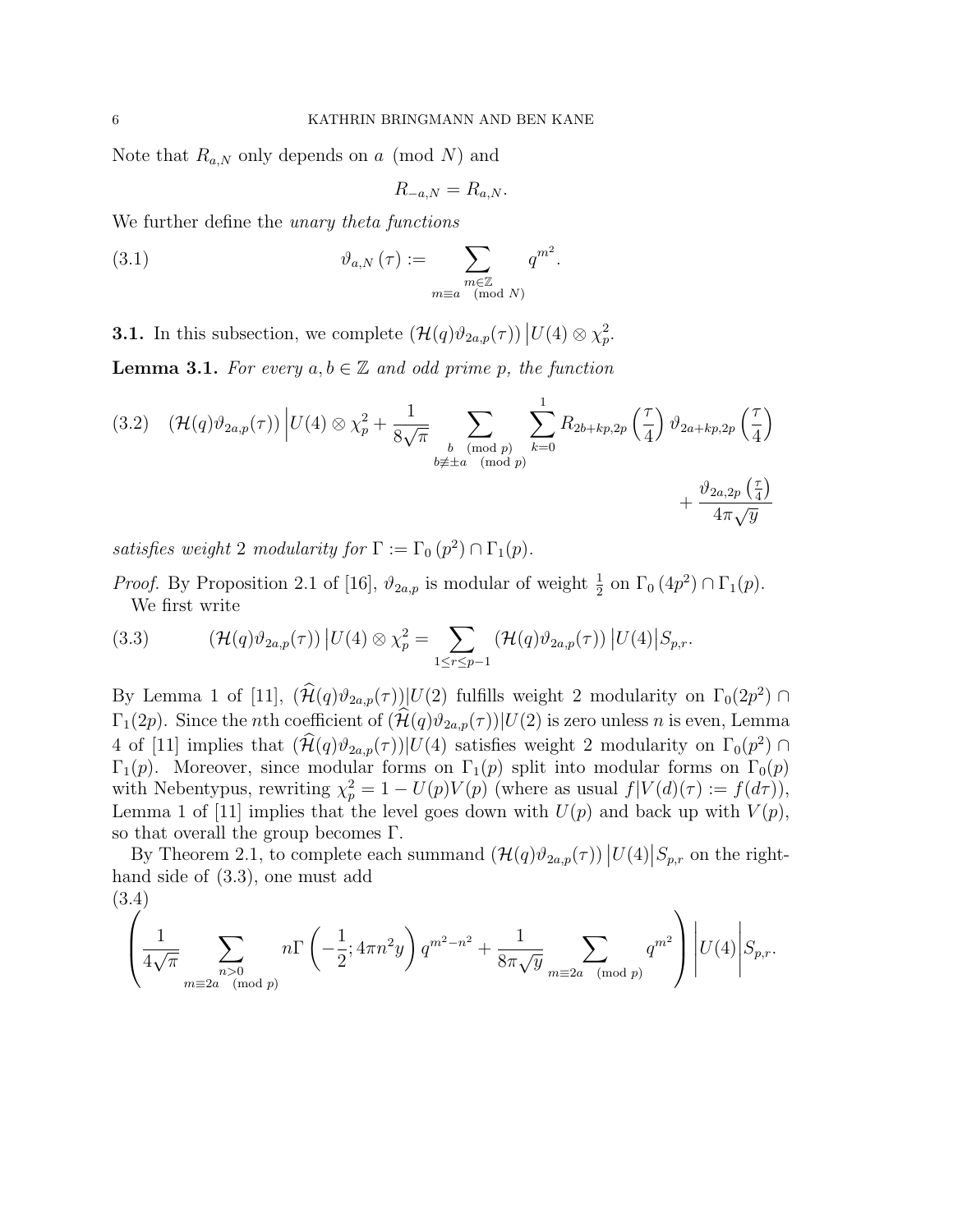Due to  $m \equiv 2a \pmod{p}$  and the congruences implied by  $U(4)$  and  $S_{p,r}$ , the congruence conditions on n and m are equivalent to  $m \equiv n \pmod{2}$ ,  $m \equiv 2a \pmod{p}$ , and  $n \equiv \pm 2b \pmod{p}$ , where b satisfies  $a^2 - b^2 \equiv r \pmod{p}$ . If no such b exists, then (3.4) equals zero. We may thus assume that such a b exists. Whenever  $b \neq 0 \pmod{p}$ , the fact that  $p$  is odd implies that  $(3.4)$  equals

$$
\frac{1}{8\sqrt{\pi}}\left(\sum_{k=0}^{1}\sum_{\pm}R_{\pm 2b+kp,2p}\left(\frac{\tau}{4}\right)\vartheta_{2a+kp,2p}\left(\frac{\tau}{4}\right)\right).
$$

Moreover, in the case that  $b \equiv 0 \pmod{p}$ , (3.4) equals

$$
\frac{1}{8\sqrt{\pi}}\left(\sum_{k=0}^{1} R_{kp,2p}\left(\frac{\tau}{4}\right)\vartheta_{2a+kp,2p}\left(\frac{\tau}{4}\right)\right)+\frac{\vartheta_{2a,2p}\left(\frac{\tau}{4}\right)}{4\pi\sqrt{y}}.
$$

To finish the proof, one then sums over all choices of b to obtain  $(3.2)$ .

**3.2.** In this section, we complete  $\sum_{\pm} \mathcal{G}_{p,a \pm b}(q) | S_{p,a^2-b^2}$ .

We begin with a lemma, which gives a more useful form  $(\ell \in \mathbb{Z})$  for

$$
\mathcal{R}_{\ell,p}(v;\tau) := \left[ \frac{d}{dv} \left( e^{\frac{\pi i \ell v}{p}} q^{-\frac{\ell^2}{4}} R \left( p\ell \tau - v - \frac{1}{2}; 2p^2 \tau \right) \right) \right]_{v=0}.
$$

**Lemma 3.2.** If p is an odd prime and  $\ell \in \mathbb{Z}$  satisfies  $-p < \ell \leq p$ , then

$$
\mathcal{R}_{\ell,p}(v;\tau) = \sqrt{\pi} \sum_{n \in \frac{1}{2} + \mathbb{Z}} \left| n + \frac{\ell}{2p} \right| \Gamma\left(-\frac{1}{2}; 4\pi p^2 \left(n + \frac{\ell}{2p}\right)^2 y\right) q^{-p^2 \left(n + \frac{\ell}{2p}\right)^2} + \frac{\delta_{\ell=p}}{p\sqrt{y}}.
$$

Proof. We have

$$
e^{\frac{\pi i \ell v}{p}} q^{-\frac{\ell^2}{4}} R\left(p\ell\tau - v - \frac{1}{2}; 2p^2\tau\right)
$$
  
= 
$$
i \sum_{n \in \frac{1}{2} + \mathbb{Z}} \left(\text{sgn}(n) - E\left(2p\left(n + \frac{\ell}{2p} - \frac{\text{Im}(v)}{2p^2y}\right) \sqrt{y}\right)\right) q^{-p^2\left(n + \frac{\ell}{2p}\right)^2} e^{2\pi i v\left(n + \frac{\ell}{2p}\right)}.
$$

We now note that whenever  $n + \frac{\ell}{2}$  $\frac{\ell}{2p} \neq 0$ , we have

$$
sgn(n) = sgn\left(n + \frac{\ell}{2p}\right).
$$

Differentiating and plugging in  $(2.4)$  yields the claim, after a straightforward calculation.  $\Box$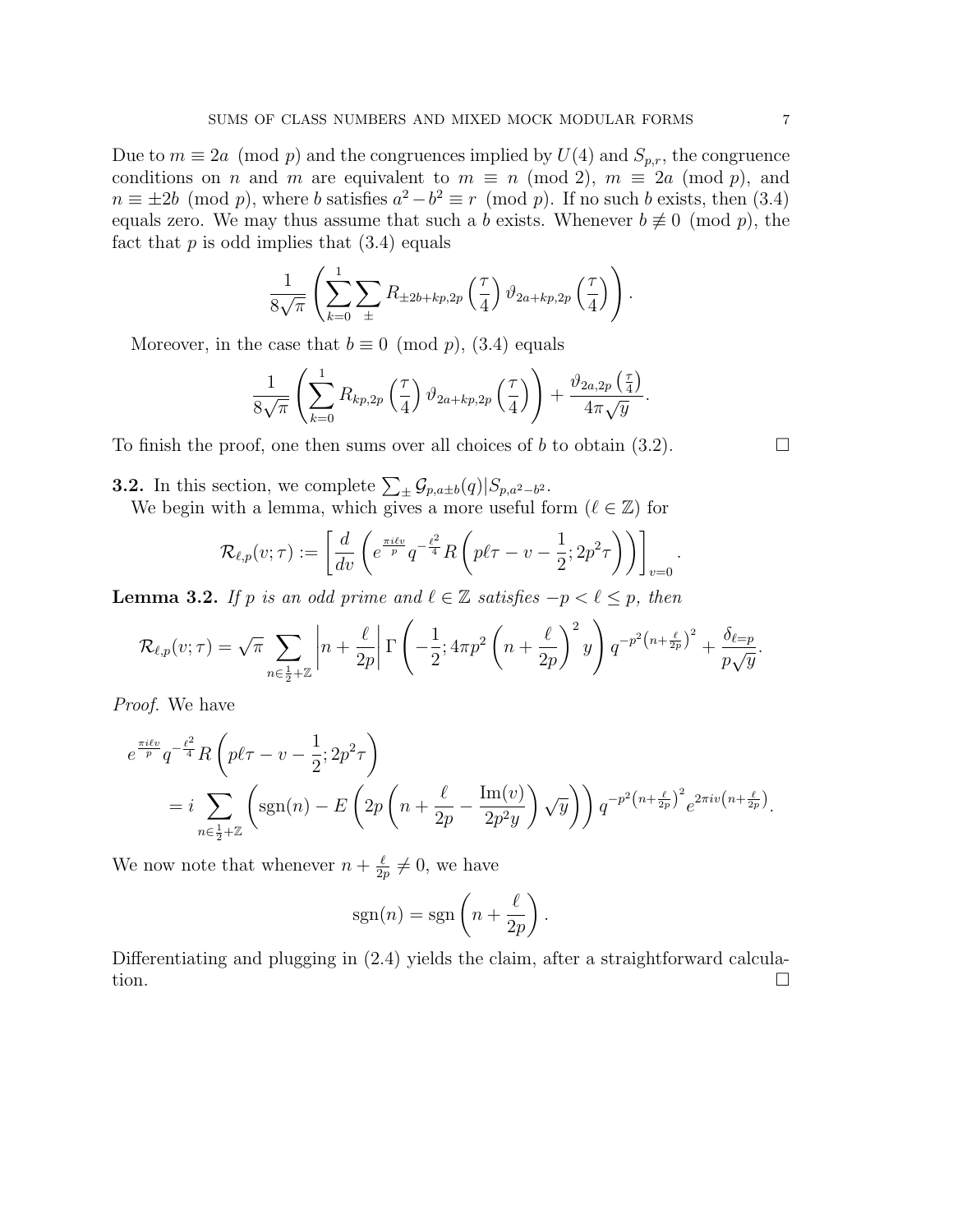In order to complete the right-hand side of  $(1.4)$ , we pair the terms b and  $-b$  and determine the associated completion.

**Lemma 3.3.** Suppose that  $a, b \in \mathbb{Z}$  and p is an odd prime with  $a \not\equiv \pm b \pmod{p}$ .

(1) If  $b \not\equiv 0 \pmod{p}$ , then the function

$$
\widehat{G}_{p,a,b}(q) := \sum_{\pm} \mathcal{G}_{p,a \pm b}(q) \Big| S_{p,a^2-b^2} - \frac{1}{4\sqrt{\pi}} \sum_{k=0}^{1} R_{kp+2b,2p} \left(\frac{\tau}{4}\right) \vartheta_{kp+2a,2p} \left(\frac{\tau}{4}\right)
$$

satisfies weight 2 modularity for Γ.

(2) If  $b \equiv 0 \pmod{p}$ , then the function

$$
\widehat{\mathcal{G}}_{p,a,0}(q) := \mathcal{G}_{p,a}(q) \Big| S_{p,a^2} - \frac{1}{8\sqrt{\pi}} \sum_{k=0}^1 R_{kp,2p} \left(\frac{\tau}{4}\right) \vartheta_{kp+2a,2p} \left(\frac{\tau}{4}\right) - \frac{\vartheta_{2a,2p} \left(\frac{\tau}{4}\right)}{4\pi \sqrt{y}}
$$

satisfies weight 2 modularity for  $\Gamma$ .

(3) In the case that  $a \equiv 0 \pmod{p}$ , the function

$$
\sum_{0
$$

furthermore satisfies weight 2 modularity for  $\Gamma_0$   $(p^2)$ .

*Proof.* We first assume that  $b \neq 0 \pmod{p}$  and may assume without loss of generality that  $a + b < p$ , since the definition of  $\mathcal{G}_{p,a+b}$  only depends on a and b modulo p. Recalling the definition  $(2.2)$  of  $A_2$ , we obtain

$$
\mathcal{G}_{p,a+b}(q) \Big| S_{p,a^2-b^2} = \sum_{\substack{n \equiv a^2-b^2 \pmod{p} \\ n \equiv 2}} \sum_{\substack{dd' = n \\ (d' > d \\ (d' > d)}} dq^n
$$
\n
$$
= \sum_{\substack{n \geq 0 \\ m \geq 0}} (pn + (a+b)) q^{(pn + (a+b))(pn + p + (a-b) + pm)}
$$
\n
$$
+ \sum_{\substack{n \geq 1 \\ n \geq 0}} (pn - (a+b)) q^{(pn - (a+b))(pn + (b-a) + pm)}
$$
\n
$$
= \sum_{n \in \mathbb{Z}} \frac{(pn + (a+b)) q^{(pn + (a+b))(pn + p + (a-b))}}{1 - q^{p(pn + (a+b))}}
$$
\n
$$
= \frac{p}{2\pi i} \left[ \frac{d}{dv} \left( A_2 \left( (a+b) p\tau, v + 2ap\tau; p^2\tau \right) e^{\frac{2\pi i (a+b)v}{p}} q^{a^2 - b^2} \right) \right]_{v=0}.
$$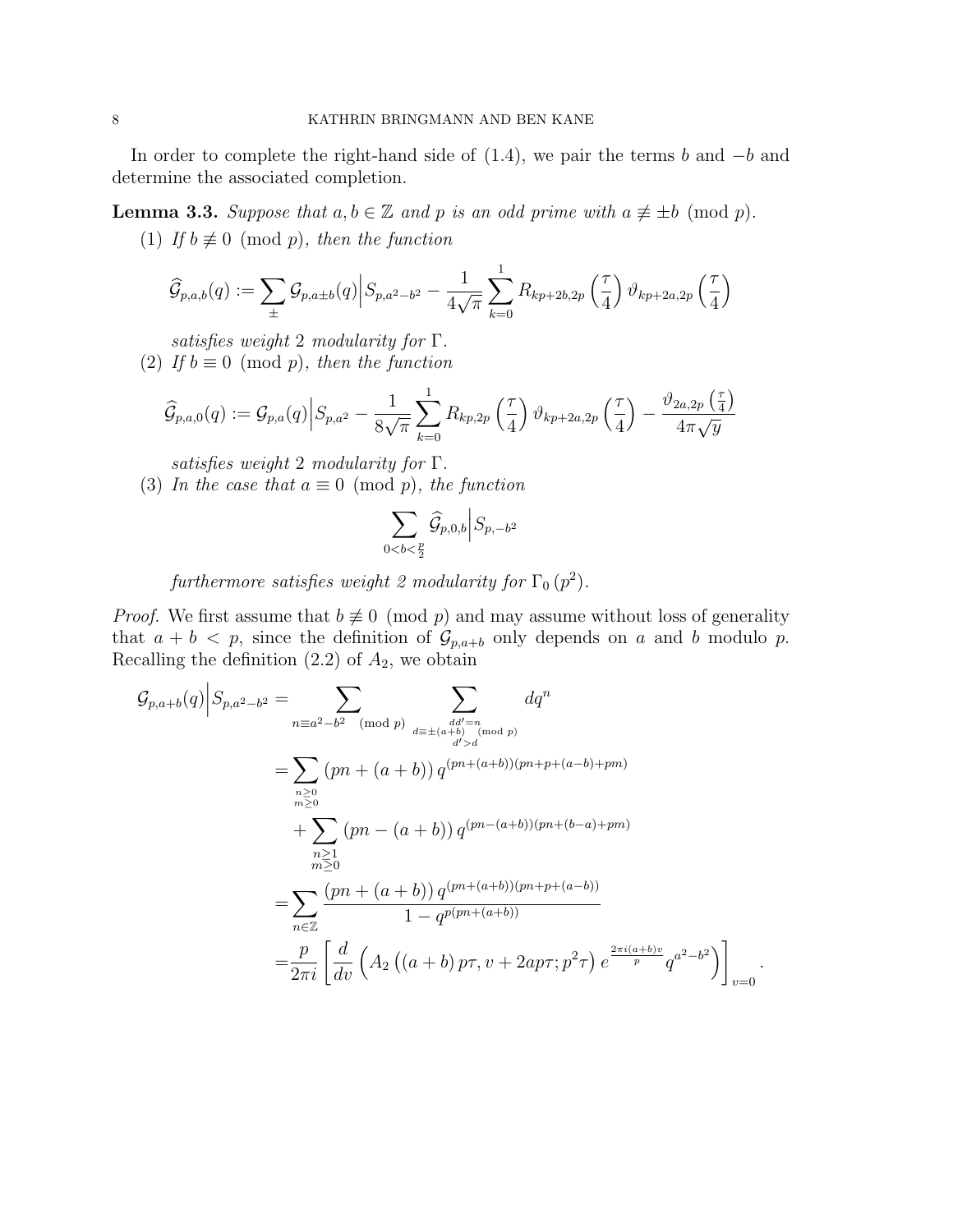The analogous calculation for  $-b$  follows by  $(2.3)$ . A similar calculation yields a uniform equation for  $b \equiv 0 \pmod{p}$  and  $a \not\equiv 0 \pmod{p}$  as well. Overall, we obtain

$$
\mathcal{G}_{p,a\pm b}(q) \Big| S_{p,a^2-b^2} = \frac{p}{2\pi i} \left[ \frac{d}{dv} \left( A_2 \left( (b \pm a) p \tau, v \pm 2ap \tau; p^2 \tau \right) e^{\frac{2\pi i (b \pm a)v}{p}} q^{a^2 - b^2} \right) \right]_{v=0}.
$$

We next prove the modularity of

(3.5) 
$$
\widehat{G}_b(\tau) := \frac{p}{2\pi i} \left[ \frac{d}{dv} \left( \widehat{A}_2 \left( (a+b) p \tau, v + 2ap \tau; p^2 \tau \right) e^{\frac{2\pi i (a+b)v}{p}} q^{a^2 - b^2} \right) \right]_{v=0}.
$$

For  $\left(\begin{smallmatrix} \alpha & \beta \\ \gamma & \delta \end{smallmatrix}\right) \in \Gamma$ , we use equation (2.6) followed by (2.7) with  $m_1 = (a+b)\beta p$ ,  $m_2 = a\beta p$ ,  $n_1 = (b + a) \left(\frac{\alpha - 1}{n}\right)$  $\left(\frac{-1}{p}\right) \in \mathbb{Z}$ , and  $n_2 = 2a \left(\frac{\alpha - 1}{p}\right)$  $\left(\frac{-1}{p}\right) \in \mathbb{Z}$  to yield

$$
\widehat{G}_b\left(\frac{\alpha\tau+\beta}{\gamma\tau+\delta}\right) = (\gamma\tau+\delta)^2 \,\widehat{G}_b(\tau).
$$

Hence  $\widehat{G}_b$  satisfies weight 2 modularity.

It remains to compute the non-holomorphic part of  $\sum_{\pm} \widetilde{G}_{\pm b}$ . By (2.5) and the definition (3.5) of  $\widehat{G}_b$ , we have

$$
(3.6)
$$

$$
\sum_{\pm} \widehat{G}_{\pm b}(\tau) = \sum_{\pm} \mathcal{G}_{p,a \pm b}(q) \Big| S_{p,a^2-b^2} + \frac{p}{4\pi} \Bigg[ \frac{d}{dv} \sum_{\pm} \sum_{k=0}^1 \vartheta \left( v \pm 2ap\tau + kp^2\tau + \frac{1}{2}; 2p^2\tau \right) \times R \left( 2bp\tau - v - kp^2\tau - \frac{1}{2}; 2p^2\tau \right) e^{2\pi i (a^2 - b^2 + k(b \pm a)p)\tau} e^{\frac{2\pi i (b \pm a)v}{p}} \Bigg]_{v=0}.
$$

Here we double count  $b \equiv 0 \pmod{p}$  to get a uniform formula. We now rewrite

$$
q^{\frac{1}{4}(kp\pm 2a)^2}e^{\frac{2\pi i v}{p}(\frac{kp}{2}\pm 2a)}\vartheta\left(v\pm 2ap\tau+kp^2\tau+\frac{1}{2};2p^2\tau\right) = -\sum_{m\in\frac{1}{2}+\mathbb{Z}}q^{\left(mp+\frac{kp}{2}\pm a\right)^2}e^{\frac{2\pi i v}{p}\left(mp+\frac{kp}{2}\pm a\right)}.
$$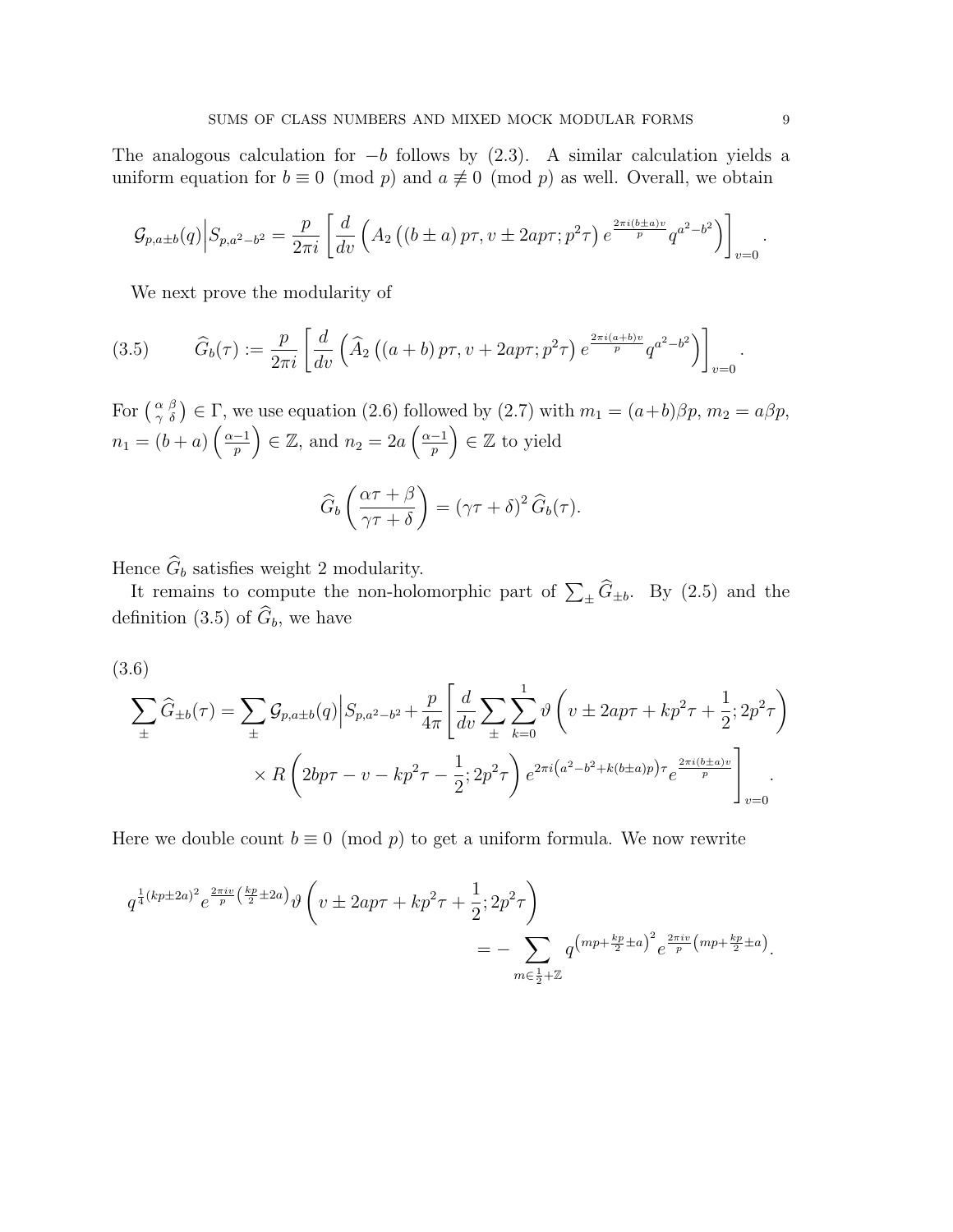However, we have that

$$
\sum_{\pm} \left[ \frac{d}{dv} \sum_{m \in \frac{1}{2} + \mathbb{Z}} q^{(mp + \frac{kp}{2} \pm a)^2} e^{\frac{2\pi i v}{p} (mp + \frac{kp}{2} \pm a)} \right]_{v=0}
$$
  
=  $\frac{2\pi i}{p} \sum_{\pm} \sum_{m \in \frac{1}{2} + \mathbb{Z}} \left( mp + \frac{kp}{2} \pm a \right) q^{(mp + \frac{kp}{2} \pm a)^2} = 0,$ 

which can be seen by making the change of variables  $m \to -m - k$ . Moreover, by taking  $m \to -m - k$ , we also see that

$$
\sum_{\pm} \sum_{m \in \frac{1}{2} + \mathbb{Z}} q^{(mp + \frac{kp}{2} \pm a)^2} = 2 \sum_{m \in \frac{1}{2} + \mathbb{Z}} q^{\frac{1}{4}(2mp + kp + 2a)^2} = 2 \vartheta_{(1-k)p + 2a, 2p} \left( \frac{\tau}{4} \right).
$$

It follows that (3.6) equals

$$
-\frac{p}{2\pi}\sum_{k=0}^{1} \mathcal{R}_{2b-kp,p}(v;\tau)\,\vartheta_{(1-k)p+2a,2p}\left(\frac{\tau}{4}\right).
$$

By Lemma 3.2, we may rewrite this as

$$
- \delta_{b=p} \frac{\vartheta_{2a,2p} \left(\frac{\tau}{4}\right)}{2\pi \sqrt{y}} - \frac{1}{4\sqrt{\pi}} \sum_{k=0}^{1} \vartheta_{(1-k)p+2a,2p} \left(\frac{\tau}{4}\right)
$$
  
\$\times \sum\_{n \in \frac{1}{2} + \mathbb{Z}} |2np - kp + 2b| \Gamma\left(-\frac{1}{2}; \pi (2np - kp + 2b)^2 y\right) q^{-\frac{1}{4}(2np - kp + 2b)^2}\$  

$$
= -\frac{1}{4\sqrt{\pi}} \sum_{k=0}^{1} R_{(1-k)p+2b,2p} \left(\frac{\tau}{4}\right) \vartheta_{(1-k)p+2a,2p} \left(\frac{\tau}{4}\right) - \delta_{b=p} \frac{\vartheta_{2a,2p} \left(\frac{\tau}{4}\right)}{2\pi \sqrt{y}}.
$$

Statements (1) and (2) now follow from Lemma 3.2 with  $\ell = 2b - kp$ .

We next prove part (3). The claim is equivalent to showing that

$$
g(\tau) := \frac{4\pi i}{p} \sum_{0 < b < \frac{p}{2}} \widehat{\mathcal{G}}_{p,0,b} \Big| S_{p,-b^2} = \left[ \frac{d}{dv} \sum_{b \pmod{p}^*} e^{\frac{2\pi i b v}{p}} q^{-b^2} \widehat{A}_2 \left( bp\tau, v; p^2\tau \right) \right]_{v=0}
$$

satisfies weight 2 modularity for  $\Gamma_0 (p^2)$ . Here the sum runs over those b (mod p) with  $(b, p) = 1$ . Note that the sum only depends on b (mod p) because, for  $b' \equiv b \pmod{p}$ ,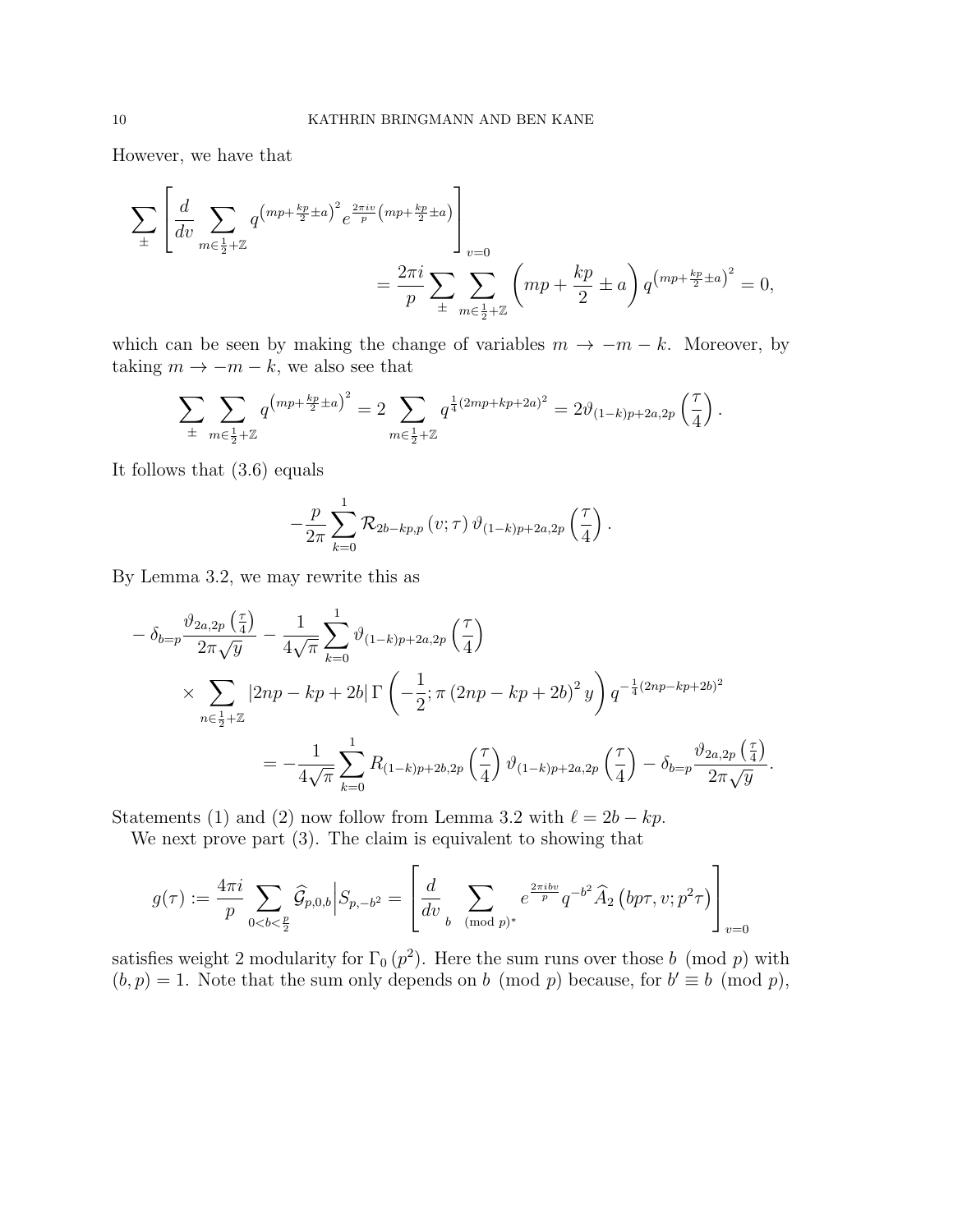we may use (2.7) with  $n_1 = \frac{b'-b}{n}$  $\frac{-b}{p}$ . However, a simple calculation yields

$$
g\left(\frac{\alpha\tau+\beta}{\gamma\tau+\delta}\right) = (\gamma\tau+\delta)^2 \left[\frac{d}{dv}\sum_{b \pmod{p}^*} q^{-\alpha^2 b^2} e^{\frac{2\pi ib\alpha v}{p}} \widehat{A}_2\left(b\alpha p\tau, v; p^2\tau\right)\right]_{v=0}
$$
  
=  $(\gamma\tau+\delta)^2 g(\tau),$ 

where we used that  $b\alpha$  runs (mod  $p$ )<sup>\*</sup> if b does.

 $\Box$ 

# 4. Proof of Theorem 1.4 and Theorem 1.3

In this section, we prove our main theorem and then give explicit identities for

$$
\sum_{\substack{n \geq 0 \\ p \nmid n}} H_{a,p}(n) q^n
$$

for certain fixed choices of a and  $p$ . In particular, since the divisor sums occurring in Theorem 1.4 are particularly simple for primes, we obtain the desired conjectures leading to Theorem 1.3. We begin with the proof of our main theorem.

*Proof of Theorem 1.4.* By fixing a and summing over all congruence classes for  $b \neq 0$  $\pm a \pmod{p}$  in Lemma 3.3, we see that the non-holomorphic parts cancel the nonholomorphic part from Lemma 3.1 and hence the sum is a (weakly) holomorphic modular form. Every coefficient of our new overall function may be written as a linear combination of class numbers and divisor sums and hence grows polynomially. Thus we have a holomorphic modular form of weight 2, yielding Theorem 1.4.  $\Box$ 

To compute explicit identities, we use the following lemma, which follows from the valence formula.

**Lemma 4.1.** If p is an odd prime,  $a \in \mathbb{Z}$ , and f is a holomorphic modular form of weight 2 on  $\Gamma$ , then

$$
(\mathcal{H}(q)\vartheta_{a,p}(\tau)) \Big| U(4) \otimes \chi_p^2 + \sum_{\substack{b \pmod{p} \\ b \not\equiv \pm a \pmod{p}}} \mathcal{G}_{p,a+b}(q) \Big| S_{p,a^2-b^2} = f(\tau)
$$

if and only if the first  $\frac{p}{6}(p^2-1)$  Fourier coefficients agree.

Moreover, if  $a \equiv 0 \pmod{p}$  and f satisfies weight 2 modularity for  $\Gamma_0(p^2)$ , then the above identity holds if and only if it holds for the first  $\frac{p}{6}(p+1)$  coefficients.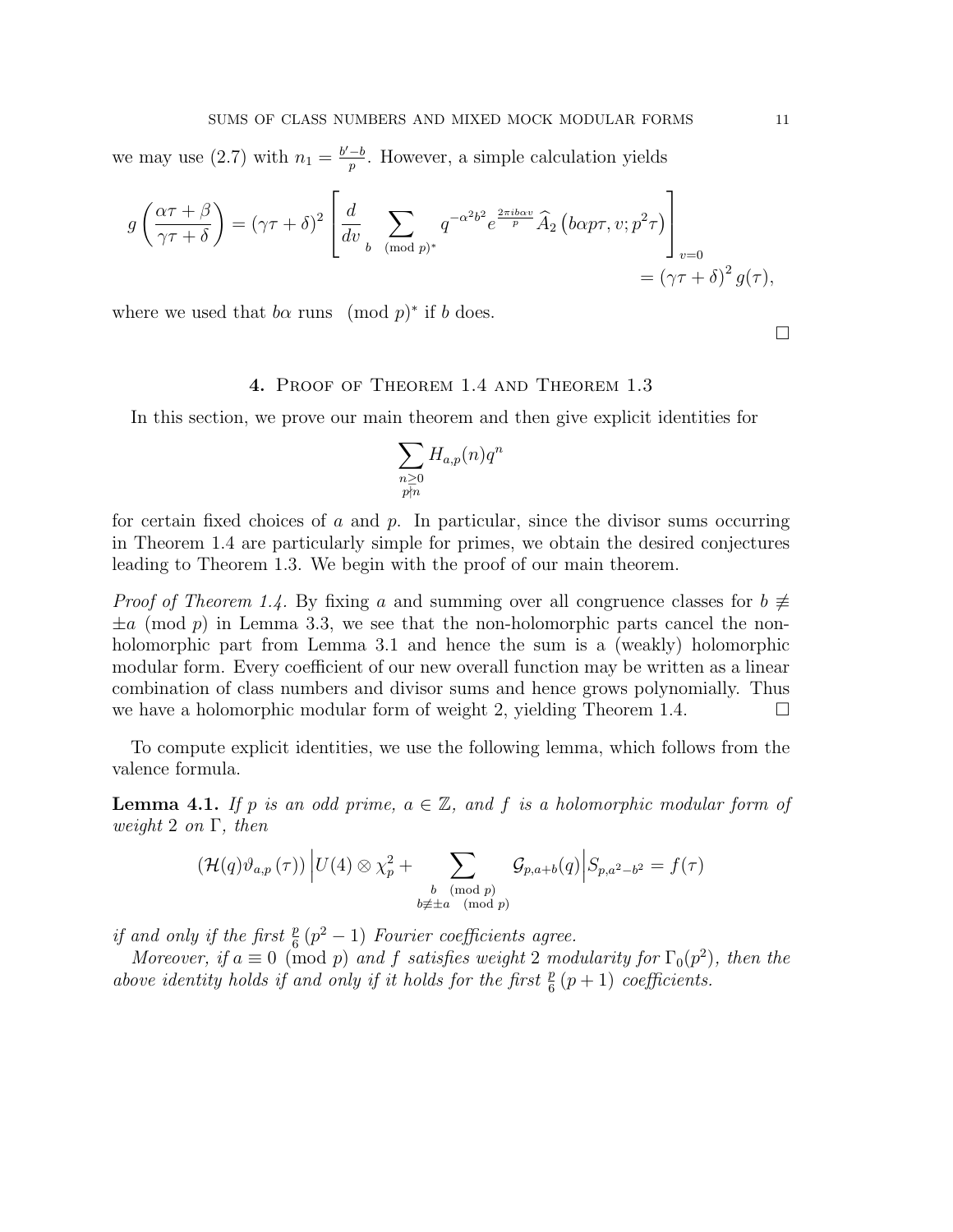Denoting  $\sigma(n) := \sum_{d|n} d$ , we write the Eisenstein series part of the modular forms from Lemma 4.1 (in the special cases  $p = 3, 5, 7$ ) in terms of

$$
\mathcal{D}(q) := \sum_{n=1}^{\infty} \sigma(n) q^n.
$$

Since  $\mathcal D$  is essentially a constant multiple of the weight 2 Eisenstein series  $E_2$ , it is well-known that

(4.1) 
$$
\widehat{\mathcal{D}}(\tau) := \mathcal{D}(q) - \frac{1}{24} + \frac{1}{8\pi y}
$$

transforms like a modular form of weight 2 on  $SL_2(\mathbb{Z})$ . In particular, since every nontrivial character  $\chi$  satisfies  $\chi(0) = 0$ , the function  $\mathcal{D} \otimes \chi$  is a weight 2 holomorphic modular form. More precisely, if the modulus of  $\chi$  is  $m \in \mathbb{N}$ , then  $\mathcal{D} \otimes \chi$  is a weight 2 holomorphic modular form on  $\Gamma_0(m^2)$  (cf. Proposition 2.8 of [13]). Furthermore, if  $r \not\equiv 0 \pmod{p}$ , then a straightforward calculation shows that  $\mathcal{D}|S_{p,r}$  is a holomorphic modular form of weight 2 on Γ.

It is well-known (cf. Section 7.2, Example 2 in [7]) that

$$
(\mathcal{H}\vartheta_{0,1}) | U(4) = 2\mathcal{D} - \mathcal{G}_{1,0} - \frac{1}{12},
$$

while one sees directly that  $\vartheta_{0,1} = \sum_{a \pmod{p}} \vartheta_{a,p}$  and  $\vartheta_{a,p} = \vartheta_{-a,p}$ . Hence we only need to determine formulas for the modular forms from Lemma 4.1 whenever  $0 \le a \le \frac{p-3}{2}$ 2 to obtain them for all  $a \in \mathbb{Z}$ . After constructing such modular forms, we use (1.3) to conclude Theorem 1.3. For simplicity, we only work out the exact identities for  $a = 0$ .

4.1.  $p = 3$ . We include the case  $p = 3$  since the formulas are particularly simple in this case and because it indicates the general method well. Using the fact that  $\mathcal{D}\otimes\chi_3$ is a holomorphic modular form of weight 2 for  $\Gamma_0(9)$ , Lemma 4.1 implies that

(4.2) 
$$
(\mathcal{H}\vartheta_{0,3}) |U(4) \otimes \chi_3^2 = -2\mathcal{G}_{3,1} | S_{3,2} + \mathcal{D} \otimes \chi_3^2 - \frac{1}{4} \mathcal{D} \otimes \chi_3 (1 + \chi_3).
$$

The *n*th coefficient of  $-2\mathcal{G}_{3,1}$  $S_{3,2}$  is 0 unless  $n \equiv 2 \pmod{3}$ , in which case it equals

$$
-2\sum_{\substack{d\equiv \pm 1\pmod{3} \\ d|n, d < \frac{n}{d}}}d.
$$

The *n*th coefficient of  $\mathcal{D}\otimes\chi_3^2$  is 0 if 3|*n* and otherwise  $\sigma(n)$ . Finally, the *n*th coefficient of  $-\frac{1}{4}\mathcal{D}\otimes\chi_3(1+\chi_3)$  is 0 unless  $n\equiv 1 \pmod{3}$ , in which case it equals  $-\frac{1}{2}$  $\frac{1}{2}\sigma(n)$ . Thus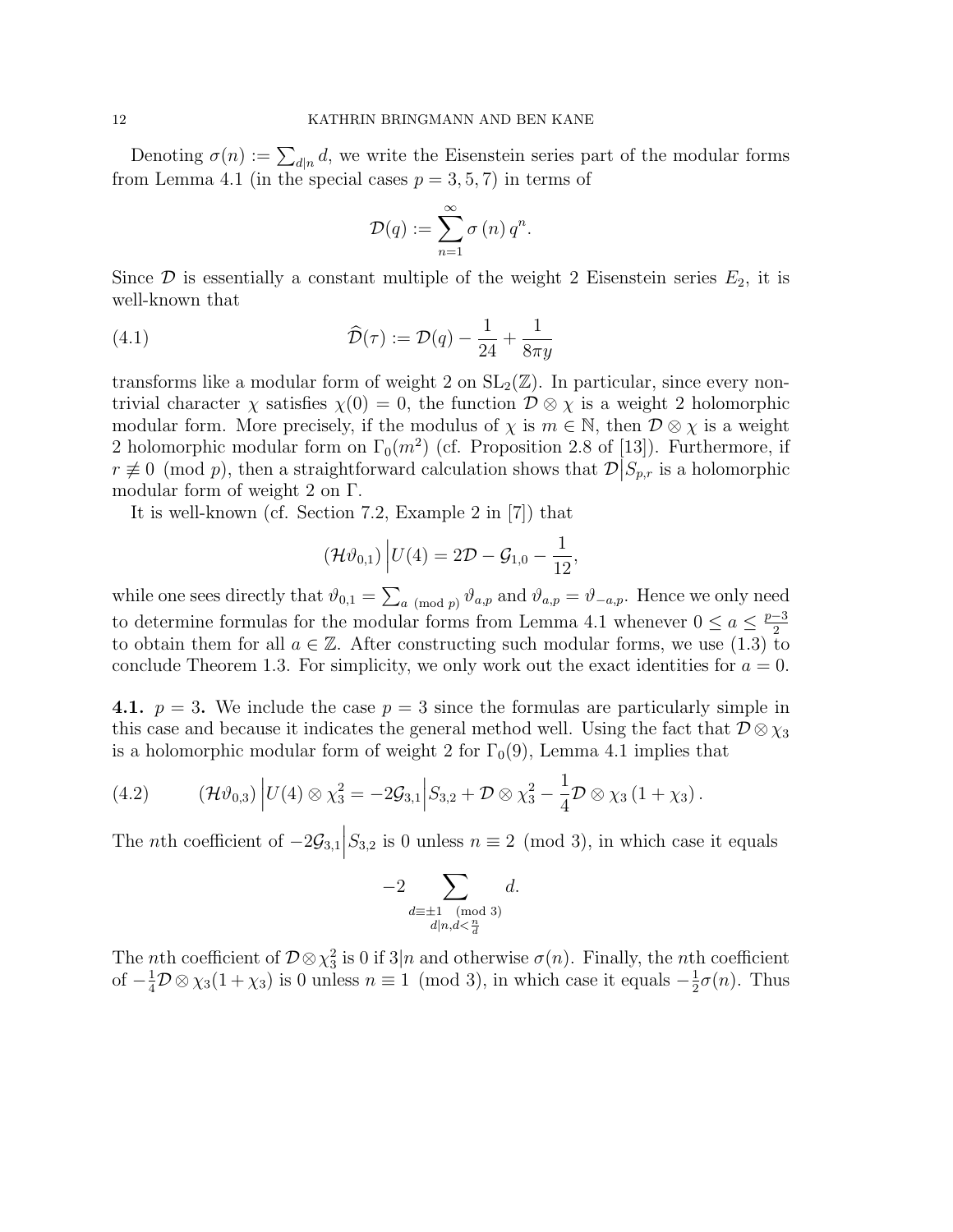the overall *n*th coefficient on the right-hand side of  $(4.2)$  is

$$
\begin{cases} \frac{1}{2}\sigma(n) & \text{if } n \equiv 1 \pmod{3}, \\ \sigma(n) - 2 \sum_{\substack{d \equiv \pm 1 \pmod{3} \\ d|n, d < \frac{n}{d}}} d & \text{if } n \equiv 2 \pmod{3}. \end{cases}
$$

Comparing with (1.3), we get in particular for a prime  $\ell > 3$ 

$$
H_{0,3}(\ell) = \begin{cases} \frac{\ell+1}{2} & \text{if } \ell \equiv 1 \pmod{3}, \\ \ell-1 & \text{if } \ell \equiv 2 \pmod{3}. \end{cases}
$$

4.2.  $p = 5$ . The precise version of Conjecture 1.1 in [6] is given by the following.

Conjecture 4.2. For a prime  $\ell$  and  $a \in \mathbb{Z}$  one has that

(4.3) 
$$
H_{a,5}(\ell) = \begin{cases} \frac{\ell+1}{2} & \text{if } a \equiv 0 \pmod{5}, \text{ and } \ell \equiv 1 \pmod{5}, \\ \frac{\ell+1}{3} & \text{if } a \equiv 0 \pmod{5}, \text{ and } \ell \equiv 2, 3 \pmod{5}, \\ \frac{\ell+1}{3} & \text{if } a \equiv \pm 1 \pmod{5}, \text{ and } \ell \equiv 1, 2 \pmod{5}, \\ \frac{\frac{5\ell+5}{12}}{12} & \text{if } a \equiv \pm 1 \pmod{5}, \text{ and } \ell \equiv 4 \pmod{5}, \\ \frac{\frac{5\ell-7}{12}}{3} & \text{if } a \equiv \pm 2 \pmod{5}, \text{ and } \ell \equiv 1 \pmod{5}, \\ \frac{\ell+1}{3} & \text{if } a \equiv \pm 2 \pmod{5}, \text{ and } \ell \equiv 3, 4 \pmod{5}. \end{cases}
$$

We prove Conjecture 4.2 by showing the following more precise version.

Corollary 4.3. One has that

$$
(\mathcal{H}\vartheta_{0,5})|U(4)\otimes\chi_5^2=\frac{1}{2}\mathcal{D}\otimes\chi_5^2-\frac{1}{12}\mathcal{D}\otimes\chi_5(\chi_5-1)-2\mathcal{G}_{5,1}|S_{5,4}-2\mathcal{G}_{5,2}|S_{5,1},\n(\mathcal{H}\vartheta_{1,5})|U(4)\otimes\chi_5^2=\frac{1}{3}\mathcal{D}\otimes\chi_5^2+\left(\frac{1}{6}\mathcal{D}-\mathcal{G}_{5,1}-\mathcal{G}_{5,2}\right)|S_{5,3}+\left(\frac{1}{12}\mathcal{D}-\frac{1}{2}\mathcal{G}_{5,2}-\frac{1}{2}\mathcal{G}_{5,3}\right)|S_{5,4}.
$$

In particular, the conjectured formula (4.3) is true.

*Proof.* The holomorphic modular forms occurring by twisting  $D$  with a character of modulus 5 have level  $\Gamma_0(25)$ , while  $\mathcal{D}|S_{5,a}$   $(a \not\equiv 0 \pmod{5})$  is a holomorphic modular form for Γ. After checking 20 coefficients, Lemma 4.1 yields the equalities claimed in the corollary. To obtain (4.3), we simply apply an analysis similar to that used in the case for  $p = 3$  above to obtain the explicit coefficients.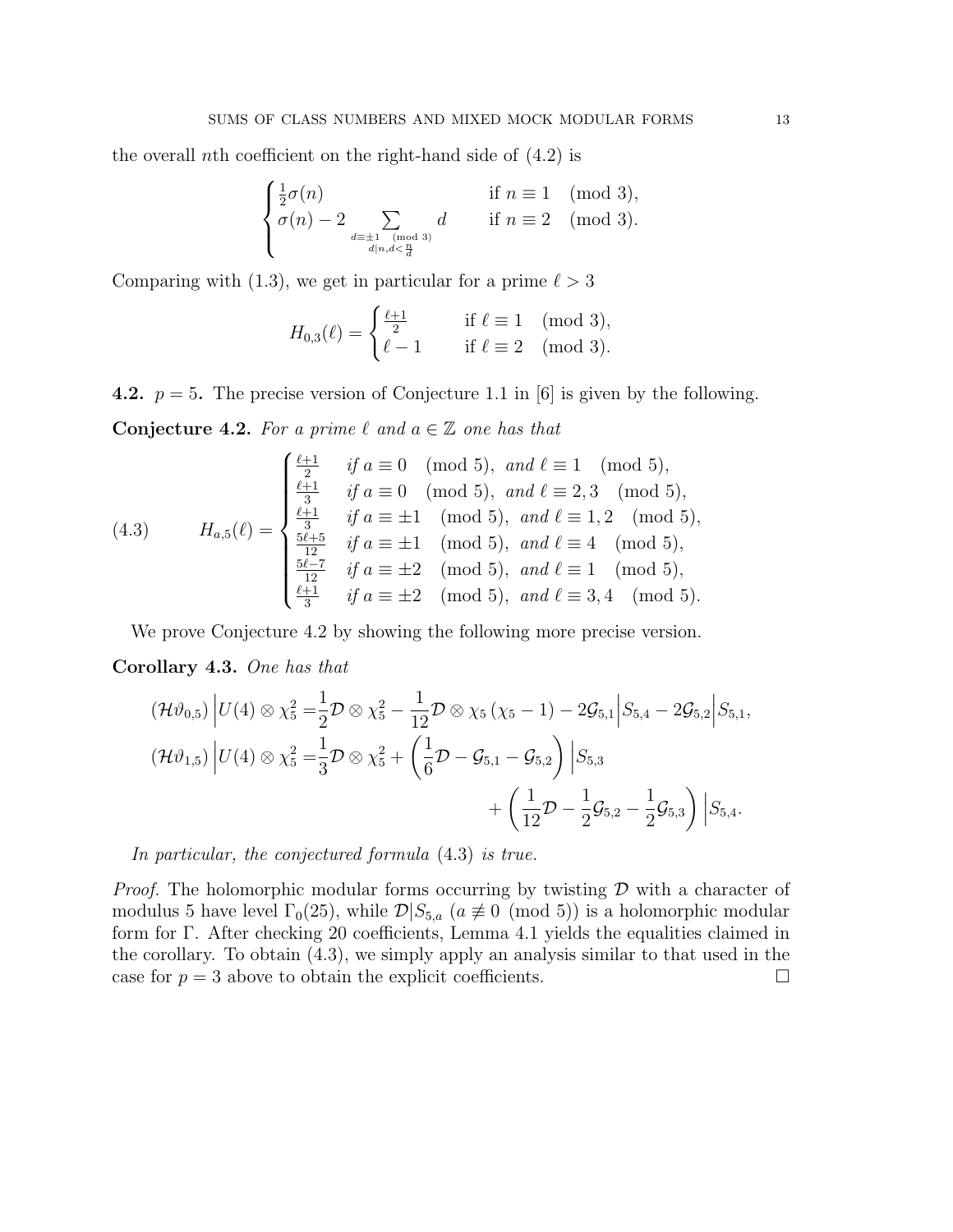4.3.  $p = 7$ . Conjecture 1.2 follows from the following more precise version.

Conjecture 4.4. For a prime  $\ell$  and  $a \in \mathbb{Z}$  one has that

(4.4) 
$$
H_{a,7}(\ell) = \begin{cases} \frac{\ell+1}{3} & \text{if } a \equiv \pm 1 \pmod{7}, \text{ and } \ell \equiv 1 \pmod{7}, \\ \frac{\ell+1}{4} & \text{if } a \equiv \pm 1 \pmod{7}, \text{ and } \ell \equiv 3, 6 \pmod{7}, \\ \frac{\ell+1}{4} & \text{if } a \equiv \pm 2 \pmod{7}, \text{ and } \ell \equiv 3, 5 \pmod{7}, \\ \frac{\ell+1}{4} & \text{if } a \equiv \pm 3 \pmod{7}, \text{ and } \ell \equiv 5, 6 \pmod{7}, \end{cases}
$$

The argument is analogous to the above cases for  $p = 3$  and  $p = 5$ , except that there are cusp forms in the spaces of interest. For example, for  $a = 0$ , we require the weight 2 newform (of level 49)  $g_7$  associated to the elliptic curve  $y^2 + xy = x^3 - x^2 - 2x - 1$  (which newform (of level 49)  $g_7$  associated to the emptic curve  $y^-+xy=x^3-x^2-2x-1$  (which<br>is denoted 49A1 and has CM by  $\mathbb{Q}(\sqrt{-7})$ ). The coefficients of  $g_7$  are multiplicative and Parry has explicitly written  $g_7$  in terms of the two variable Ramanujan theta function.

After comparing the first 56 coefficients in the identity, Lemma 4.1 immediately yields the following corollary.

# Corollary 4.5. One has that

$$
(\mathcal{H}\vartheta_{0,7})\left|U(4)\otimes\chi_{7}^{2}=\frac{1}{4}\mathcal{D}\otimes\chi_{7}^{2}+\frac{1}{24}\mathcal{D}\otimes\chi_{7}\left(\chi_{7}-1\right)\right.-2\mathcal{G}_{7,2}\left|S_{7,3}-2\mathcal{G}_{7,4}\right|S_{7,-2}-2\mathcal{G}_{7,1}\left|S_{7,-1}+\frac{1}{4}g_{7}\right>.
$$

We do not work out the details for the cusp forms for  $a \not\equiv 0 \pmod{7}$ , but rather list the resulting identity when restricting to coefficients in certain congruence classes where the coefficients of the cusp forms are all zero. This suffices to prove Conjecture 4.4.

Corollary 4.6. The following identities hold.

(1) For  $r \equiv 1, 3, 6 \pmod{7}$ , one has

$$
(\mathcal{H}\vartheta_{1,7}) |U(4)| S_{7,r} = \frac{1}{4}\mathcal{D} + \begin{cases} \frac{1}{12}\mathcal{D} - \mathcal{G}_{7,2} - \mathcal{G}_{7,3} & \text{if } r \equiv 1 \pmod{7}, \\ 0 & \text{if } r \equiv 3,6 \pmod{7}. \end{cases}
$$

(2) For  $r \equiv 3, 5 \pmod{7}$ , one has

$$
(\mathcal{H}\vartheta_{2,7}) |U(4)| S_{7,r} = \frac{1}{4}\mathcal{D}.
$$

(3) For  $r \equiv 5, 6 \pmod{7}$ , one has

$$
(\mathcal{H}\vartheta_{3,7})\bigg|U(4)\bigg|S_{7,r}=\frac{1}{4}\mathcal{D}.
$$